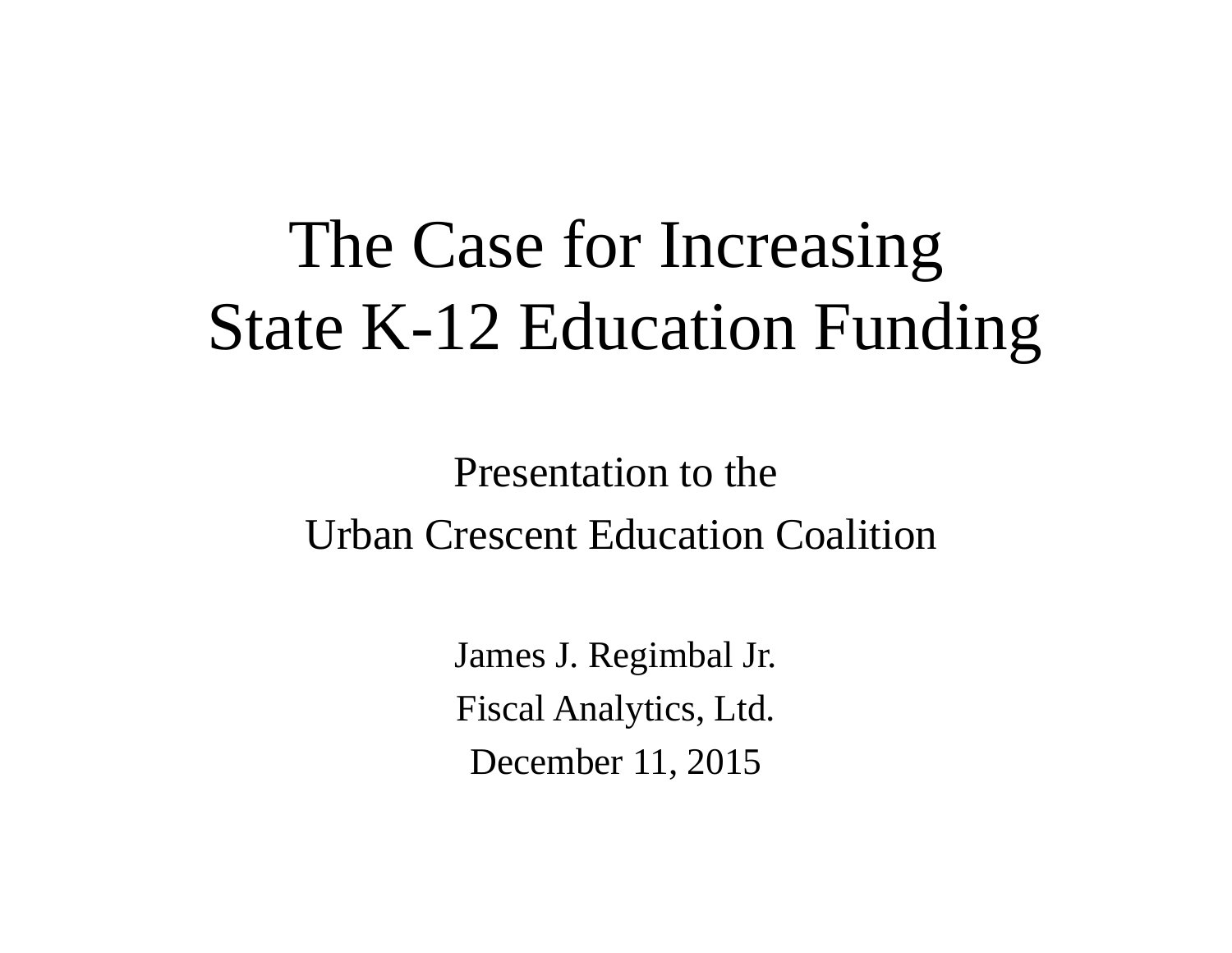### **Local Revenues Only Beginning to Recover from the Real Estate Recession**



Sources: http://www.apa.virginia.gov/APA\_Reports/LG\_ComparativeReports.aspx

Note: real property tax rate changes from FY 13-15: 20 cities increased, 2 decreased; 57 counties increased, 7 decreased . 2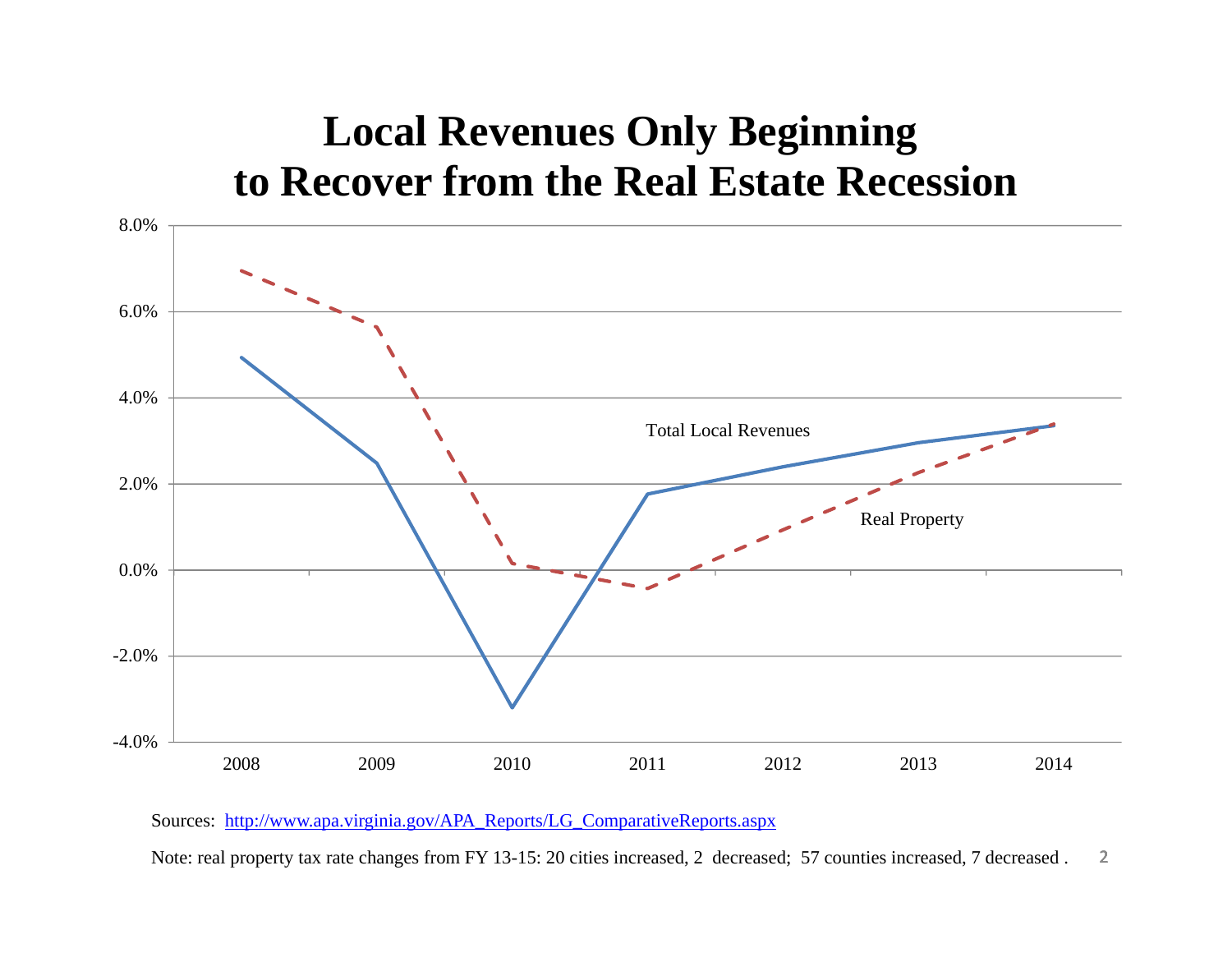## Since Recession, Local Resources Have Not Kept Pace with Inflation/Population Growth

#### **FY 2009 - FY 2014 VA Locality Revenue Growth**

|                          |                      |                    | <b>Growth</b> in            |  |
|--------------------------|----------------------|--------------------|-----------------------------|--|
| <b>Locally-Generated</b> | <b>State Sources</b> | <b>All Revenue</b> | <b>Population/Inflation</b> |  |
| $7.3\%$                  | $4.0\%$              | $5.9\%$            | $14.2\%$                    |  |

Sources: http://www.apa.virginia.gov/APA\_Reports/LG\_ComparativeReports.aspx https://finance.virginia.gov/media/3532/gacre-november-2014-fullnotebook.pdf

Note: Inflation as measured by the CPI grew 10.5% from FY 2009-14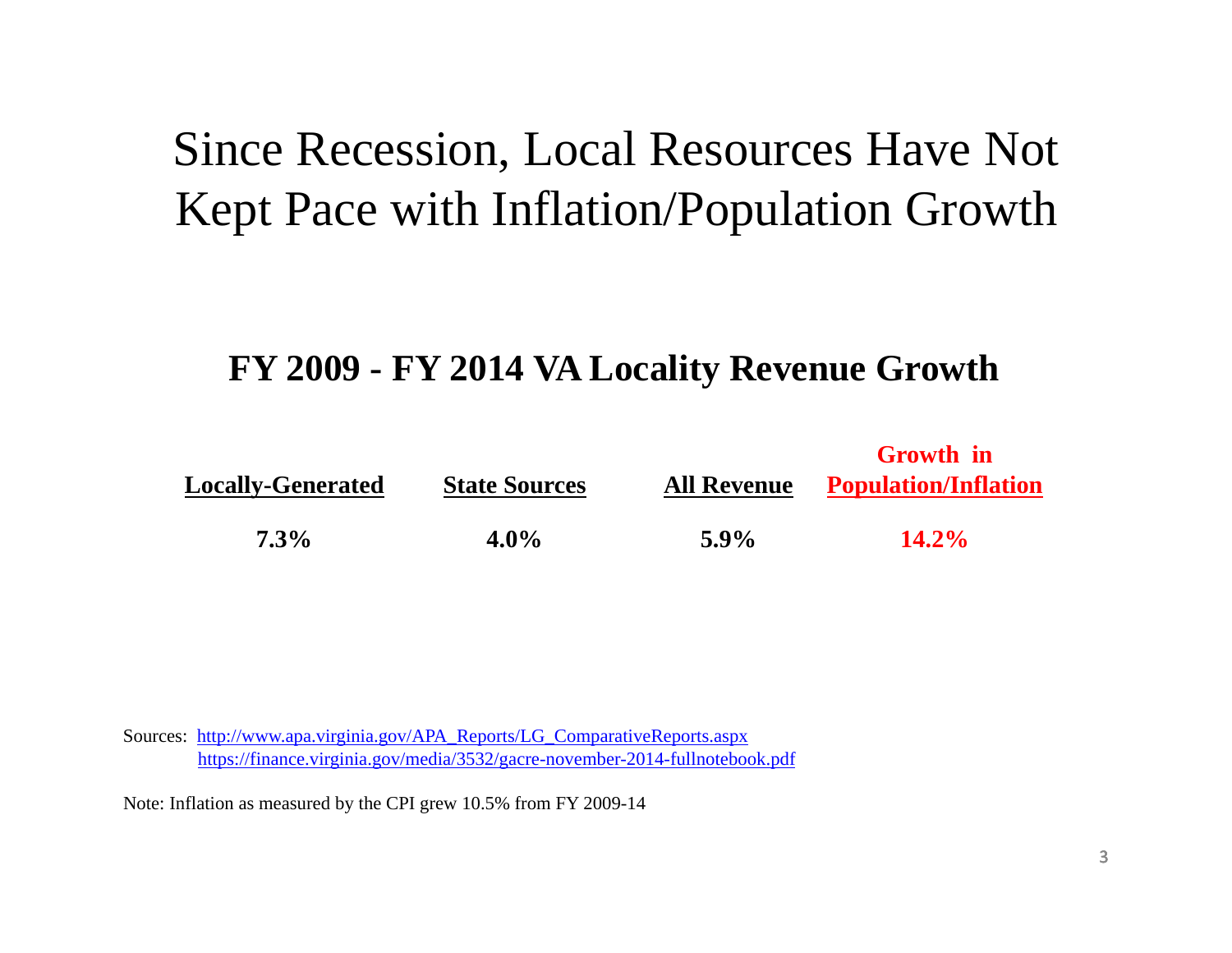### **What Has Held Back State Aid for K-12 Education?**

### **Slower State GF Revenue Growth**

| Years     | Avg. GF Revenue Growth |
|-----------|------------------------|
| 1990-1999 | 5.9%                   |
| 2000-2008 | 5.7%                   |
| 2009-2015 | 1.9%                   |

Source: https://finance.virginia.gov/media/4394/rdb-jmc-presentation-with-appendix-8-27-15.pdf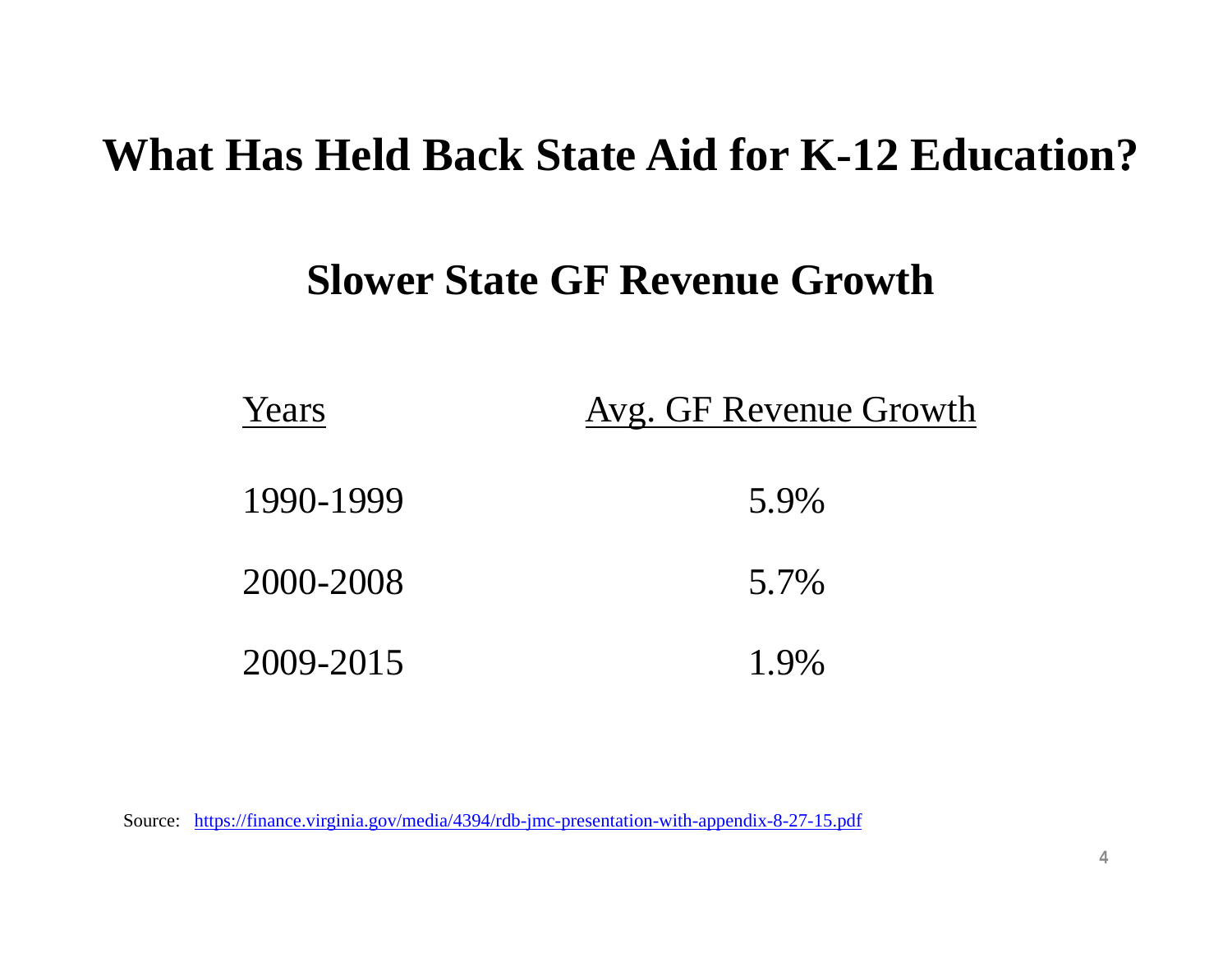### **Medicaid Spending Outstripping GF Growth**



Source: DMAS Statistical Record, Medicaid expenditures as recorded in CARS Note: November 2015 re-forecast of Medicaid projects 9.3% growth in FY 16, 3.8% in FY 17, 2.9% in FY 18.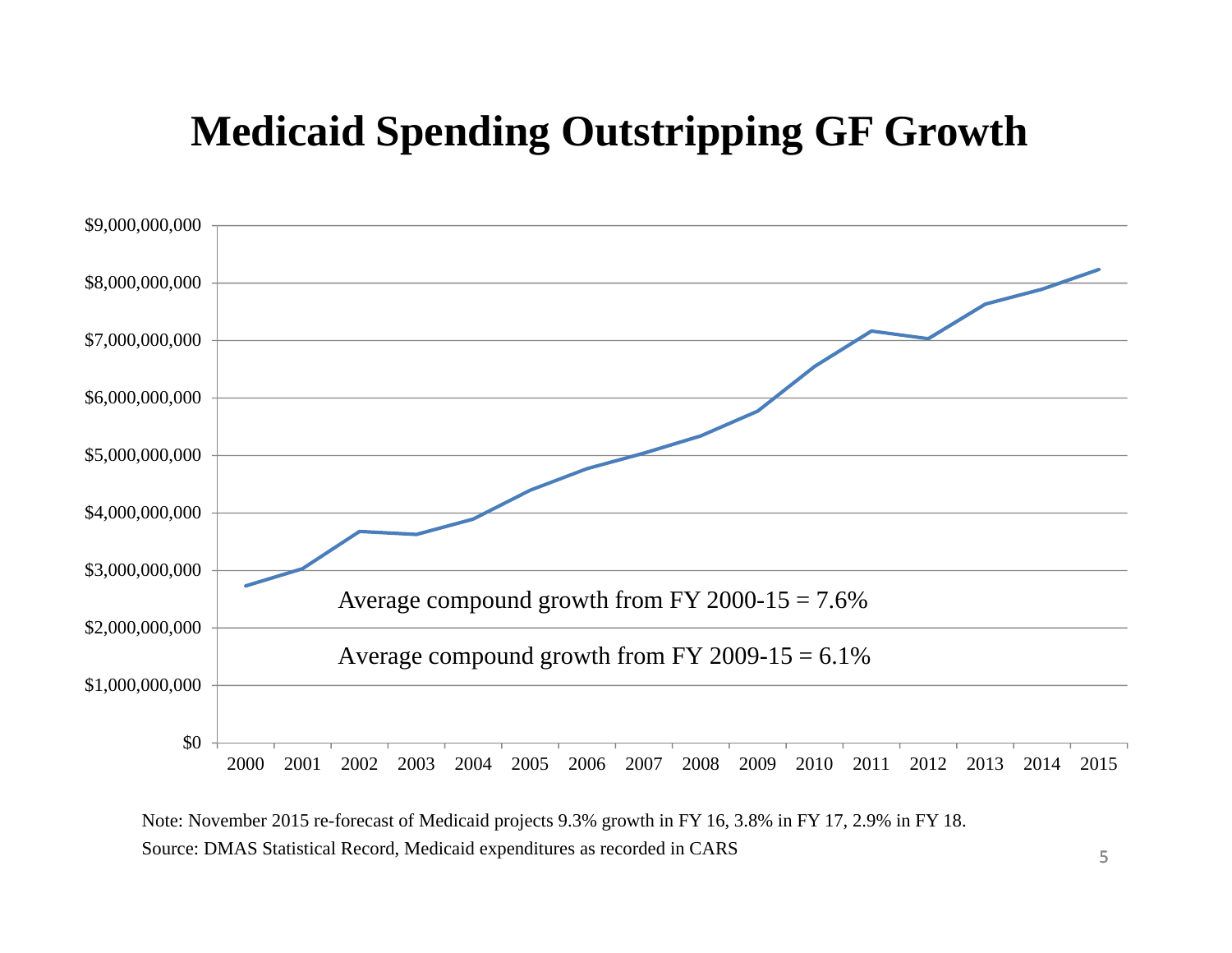

### **… As is Growing State GF Debt Service**

*Note: GF debt service expected to rise \$51.4m in FY 17 and \$56.8m in FY 18.*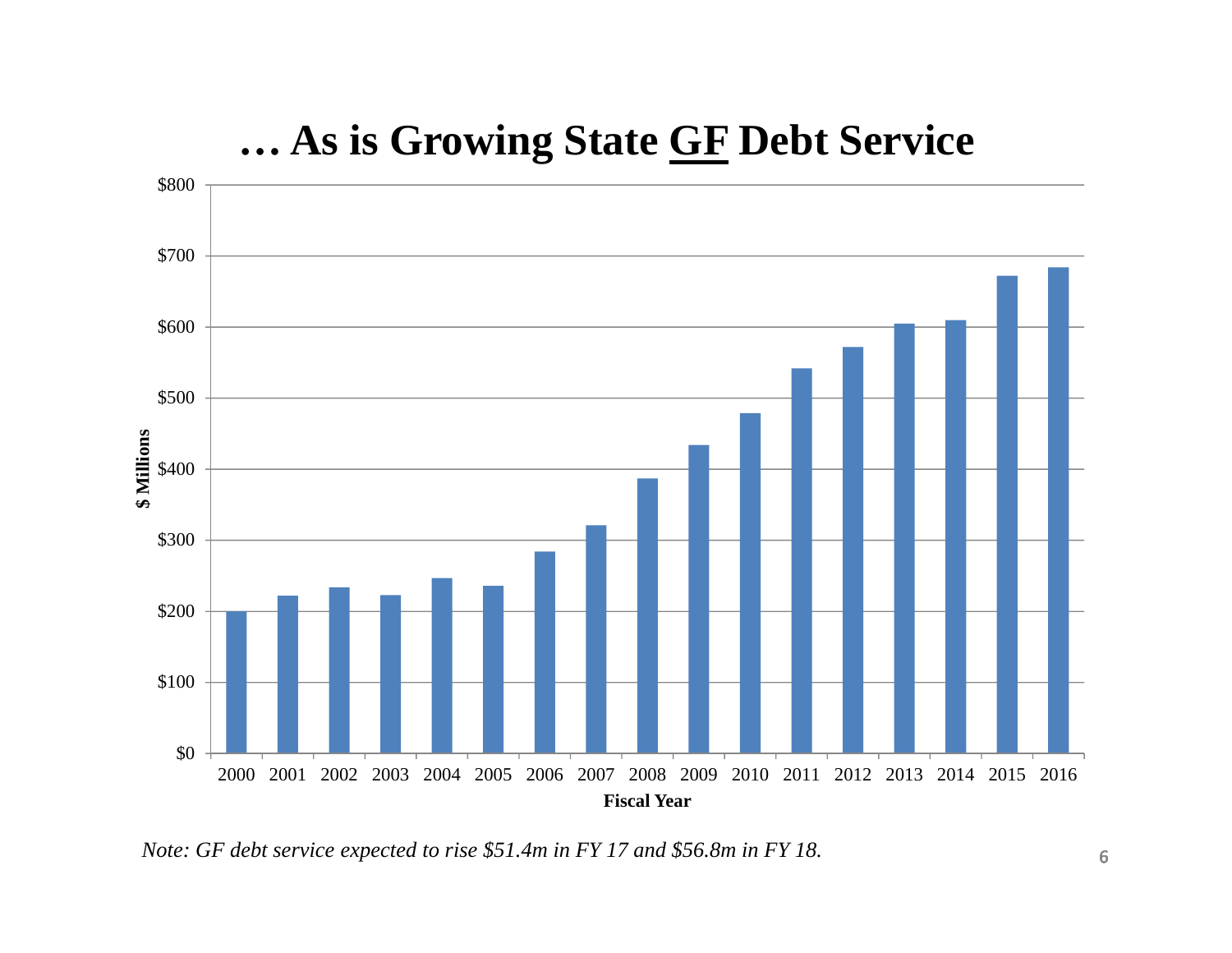### Tax Changes Annually Reduce State GF Revenues by \$2 Bil.

|                                                                     | Enacted/Amended      | FY 2016     |
|---------------------------------------------------------------------|----------------------|-------------|
| Car Tax Reimbursement                                               | 1997, 2003           | \$950       |
| Impose lower 2.5% Sales Tax on Food                                 | 2004                 | \$556       |
| Age Subtraction (net of 2004 means testing)                         | 1994 and 2004        | \$292       |
| Low Income Tax Relief, increase filing thresholds, exemptions, etc. | 2000, 2004, and 2007 | \$203       |
| 1/3 Insurance Premiums to Transportation                            | 2007                 | \$150       |
| <b>Estate Tax Repeal</b>                                            | 2009                 | \$140       |
| 0.1% sales tax diversion to transportation                          | 2013                 | \$101       |
| <b>Land Preservation Tax Credit</b>                                 | 2003                 | \$100       |
| Historic Rehab Tax Credit                                           | 1999                 | \$76        |
| Corp. double weighting sales and single sales factor                | 1999, 2009           | \$74        |
| Sales tax exemption for data centers                                | 2010/2011            | \$51        |
| Sales tax exemption for non-prescription drugs                      | 1990                 | \$39        |
| Subtraction for military wages and unemployment benefits            | 1999                 | \$37        |
| <b>Coalfield Employment Tax Credits</b>                             | 2000                 | \$34        |
| All Other Tax Reductions Since 1999                                 | 1990-2014            | \$121       |
| <b>State GF Tax Reductions since 1994</b>                           |                      | $(\$2,924)$ |
| Add 1/2 percent sales tax on non-food items                         | 2004                 | \$500       |
| Recordation Tax Increase (net of 3 cents to transp.)                | 2004/2007            | \$150       |
| Tobacco Tax Increase (Va Health Care Fund)                          | 2004                 | \$146       |
| Close 2 Corp. Tax Loopholes/Eliminate ST Exem for Pub. Svc. Co.     | 2004                 | \$143       |
| Sales Tax Presence in Virginia Amazon                               | 2012                 | \$22        |
| Sales tax on satellite TV equipment                                 | 2014                 | \$10        |
| <b>State Tax Increases since 1994</b>                               |                      | \$971       |
| <b>Net State Tax Change Since 1994</b>                              |                      | $(\$1,953)$ |

*Source: Senate Finance Committee Retreat, Revenue Outlook, Nov. 19 , 2015*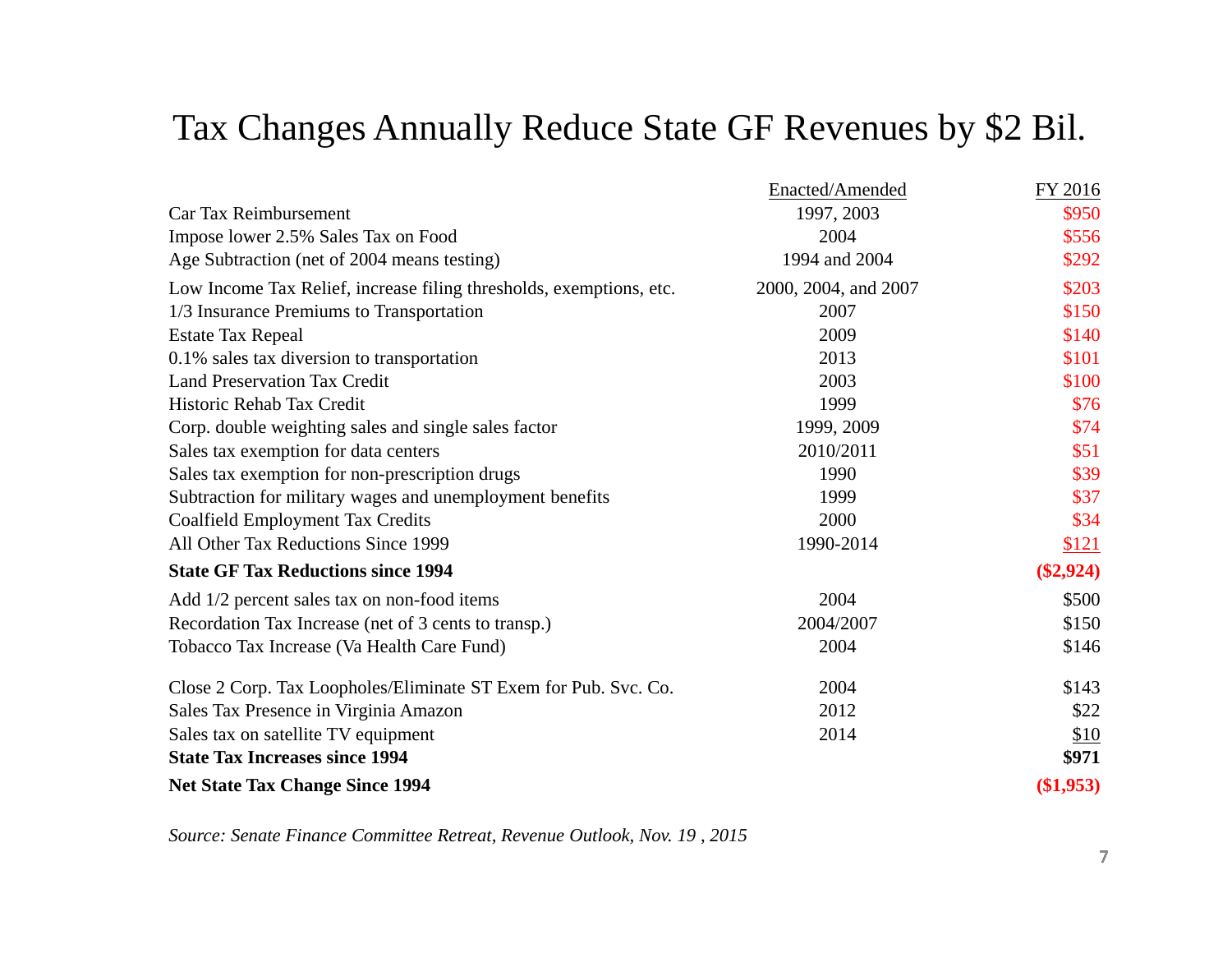## Leads to Declining State Aid to Localities as a Percent of the GF Budget

### **GF State Aid to Localities (\$ Mil.)**

|                                  | <b>FY 2009</b> | <b>FY 2012</b> | <b>FY 2014</b> | <b>FY 2015</b> | <b>FY 2016</b> |
|----------------------------------|----------------|----------------|----------------|----------------|----------------|
| Direct Aid to K-12               | \$5,607.6      | \$4,903.1      | \$5,240.3      | \$5,405.4      | \$5,560.3      |
| <b>Percent of the GF</b>         | 35.2%          | 29.6%          | 29.6%          | 29.6%          | 29.6%          |
| <b>Health and Human Services</b> | 888.4          | 822.7          | 791.7          | 810.1          | 846.8          |
| <b>Public Safety</b>             | 734.3          | 670.0          | 687.9          | 713.2          | 704.2          |
| <b>Constitutional Officers</b>   | \$155.3        | \$143.8        | \$145.8        | \$152.4        | \$152.5        |
| <b>Car Tax</b>                   | 950.0          | 950.0          | 950.0          | 950.0          | 950.0          |
| <b>Aid-to-Locality Reduction</b> | (50.0)         | (60.0)         | 0.0            | (30.0)         | 0.0            |
| <b>Total Local GF Aid</b>        | \$8,285.6      | \$7,429.6      | \$7,815.7      | \$8,001.1      | \$8,213.7      |
| <b>Total GF Appropriations</b>   | \$15,943.0     | \$16,556.9     | \$17,705.2     | \$18,240.2     | \$18,764.2     |
| <b>Percent of the GF</b>         | 52.0%          | 44.8%          | 44.1%          | 43.9%          | 43.8%          |

Source: Virginia Appropriation Acts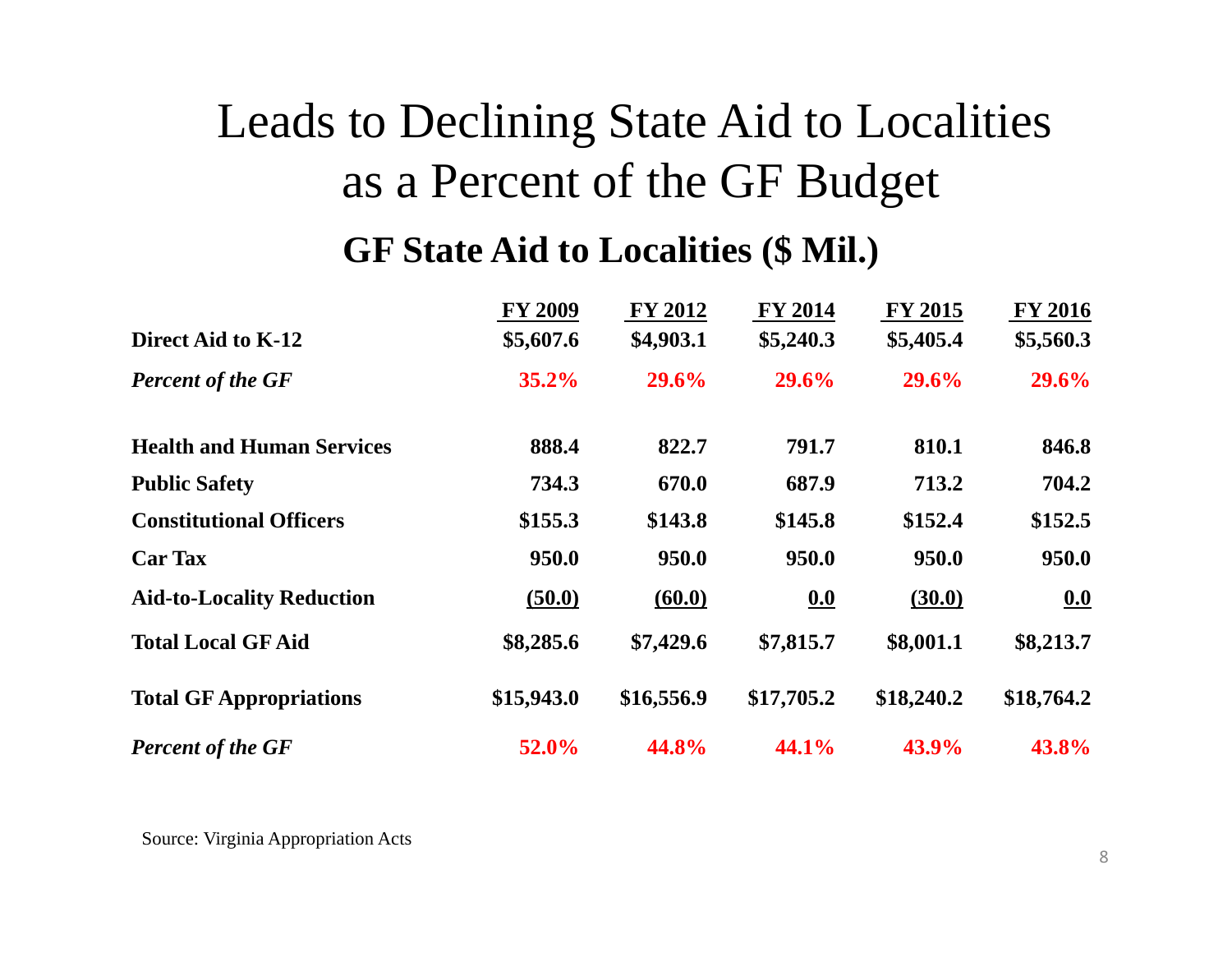#### **Real Inflation-Adjusted State K-12 Funding is Below 2005 (FY 2001 \$ Per Pupil - All State Appropriated Funds)**



https://finance.virginia.gov/media/3532/gacre‐november‐2014‐fullnotebook.pdf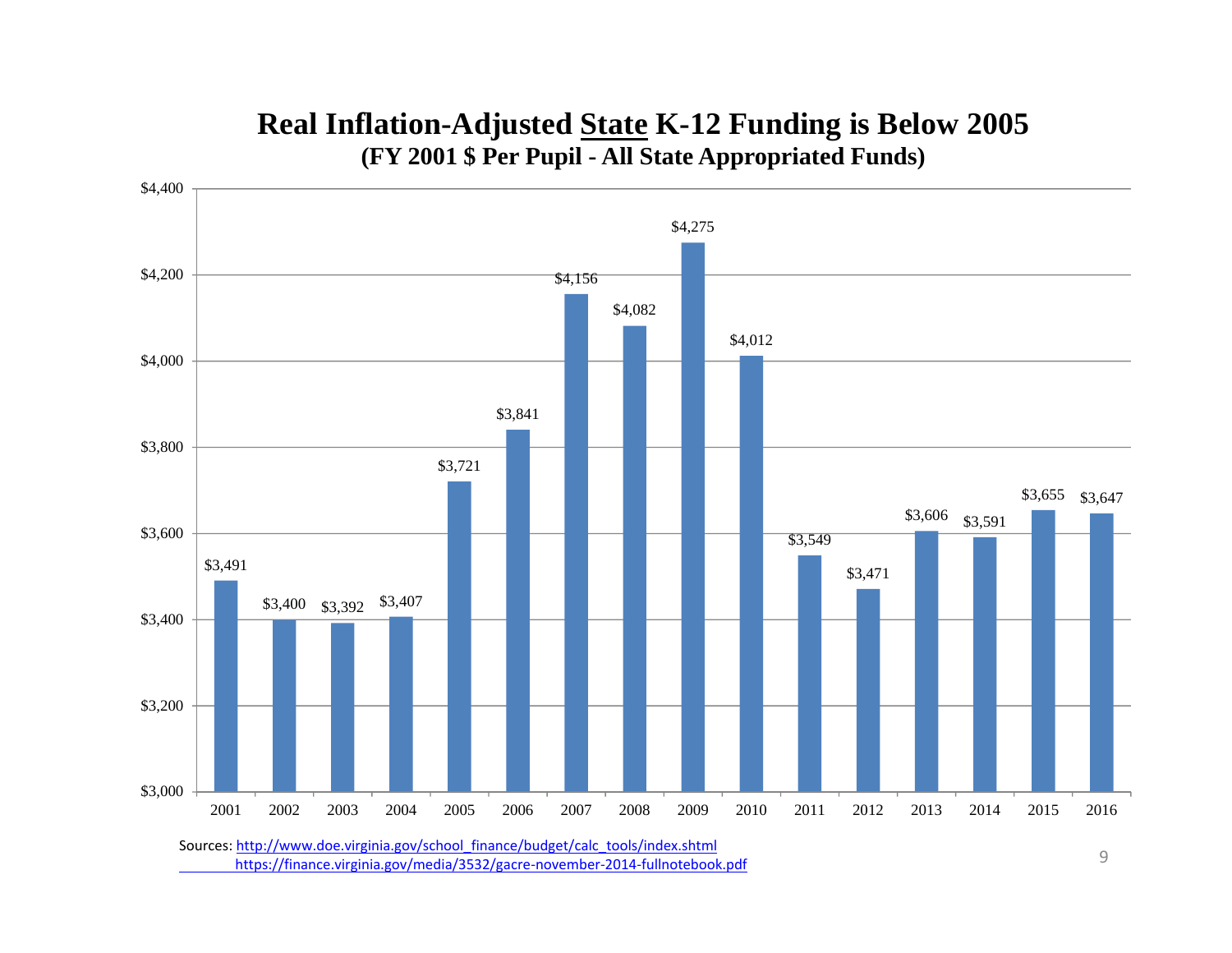## **Recent JLARC Report on K-12 Education: State K-12 Funding Declined**

- JLARC stated that Virginia provided 7% less per K-12 student adjusted for inflation from FY 2005 to FY 2014 , with noninstructional spending reduced the most.
	- -Health insurance spending increased 66%.
	- - *From FY 2007-16 inflation-adjusted state K-12 funding has declined 13%.*
- More than 80% of divisions reported challenges in recruitment and retention. Teacher support services declining. High turnover may reduce instructional effectiveness.
- Divisions spent 30% less to operate and maintain facilities since 2005.

Source: http://jlarc.virginia.gov/pdfs/reports/Rpt472.pdf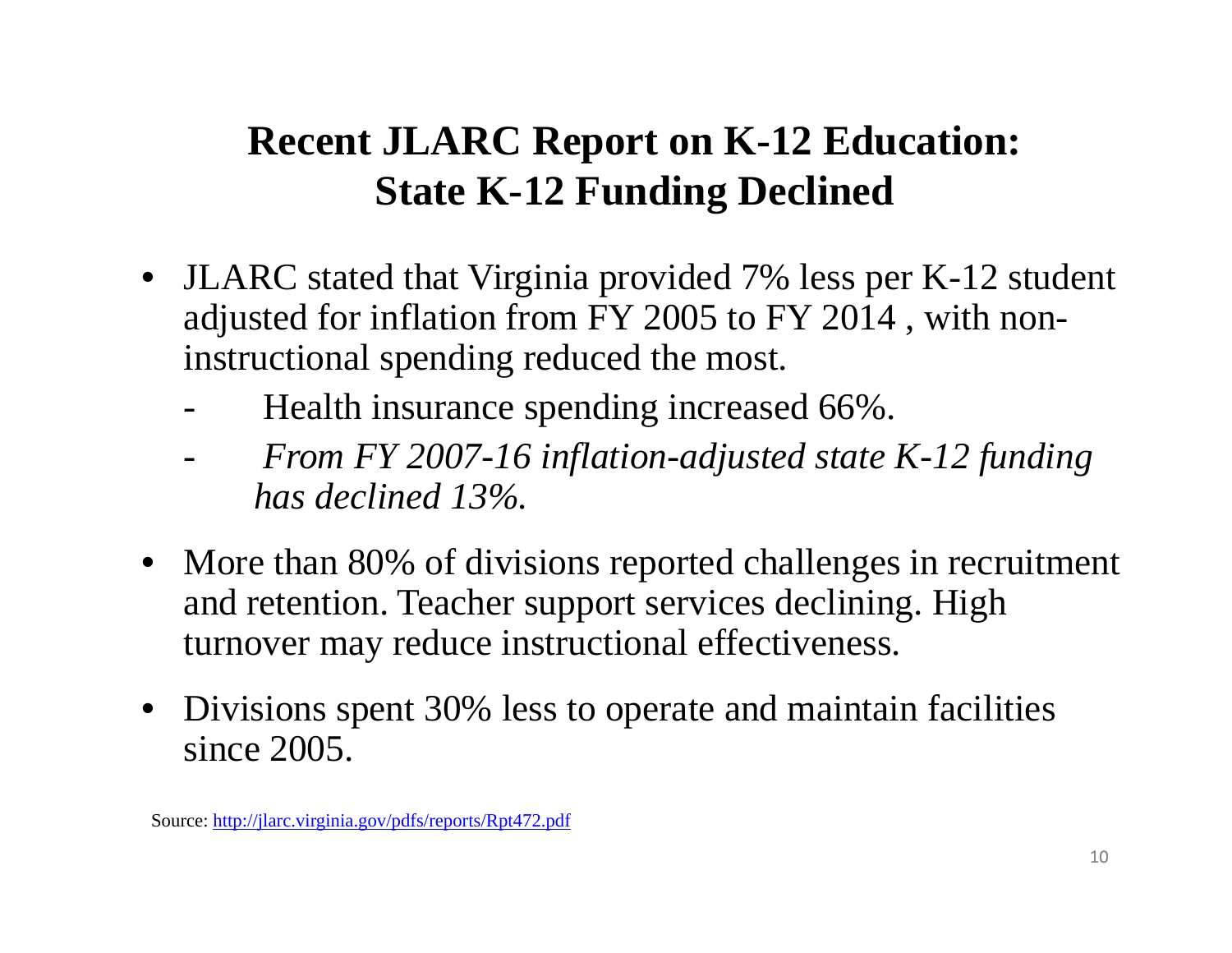# State K-12 Policy Changes Adopted to Reduce Funding

| <b>Major K-12 Funding Policy Changes Since 2008 Session</b>                                                                                         | <b>Session</b> | <b>Biennial</b><br>\$ in Mil. |
|-----------------------------------------------------------------------------------------------------------------------------------------------------|----------------|-------------------------------|
| <b>Cap Funding for Support Positions</b>                                                                                                            | 2009           | $(\$754)$                     |
| <b>Adjust Health Care Participation Rates</b>                                                                                                       | 2010           | $(\$269)$                     |
| Eliminate Equipment, Travel, Misc. Expenses From SOQ Calculation                                                                                    | 2010           | $(\$244)$                     |
| Eliminate School Construction Grants and Lottery Support for School Construction                                                                    | 2009/10        | \$122)                        |
| Eliminate Non-personal Inflation Update (not originally intended as permanent,<br>partially offset in 2012-14 biennium)                             | 2012           | \$109)                        |
| Reduce funding for K-3 class size program; use Kindergarten enrollment as proxy<br>for four-year-olds for VPI; eliminate enrollment loss assistance | 2010/12        | $(\$79)$                      |
| Include \$0 Values in Linear Weighted Avg Calculation                                                                                               | 2010           | $(\$79)$                      |
| Eliminate COCA for support positions in NoVa                                                                                                        | 2012/14        | $(\$50)$                      |
| Extend School Bus Replacement Cycle From 12 to 15 Yrs                                                                                               | 2010           | \$19)                         |
| <b>Total Major Policy Changes Since 2009</b>                                                                                                        |                | $(\$1,725)$                   |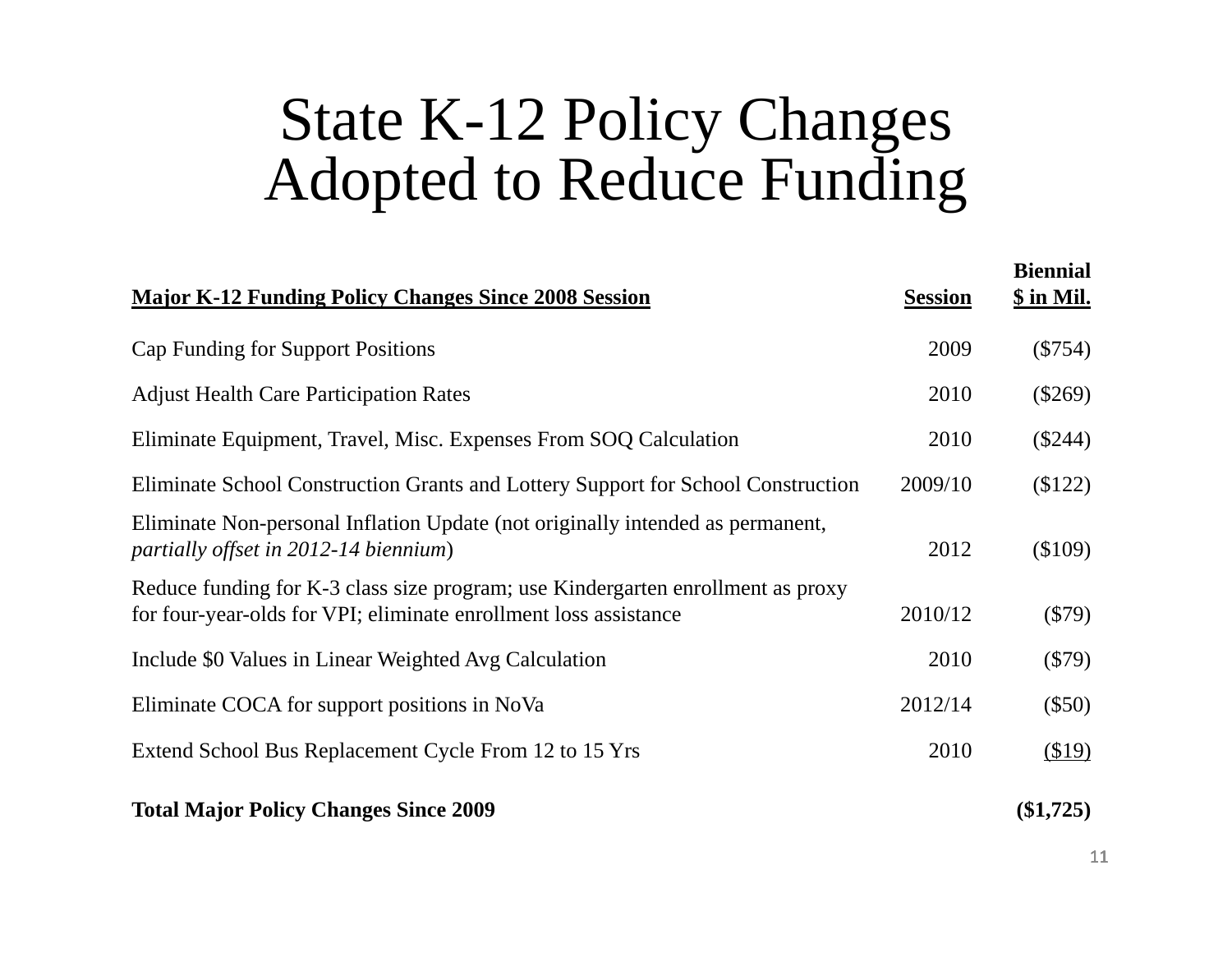## **The State Has Not Funded Virginia Board of Education Recommended Changes to the SOQ**

|                                                                      | <b>Year First</b><br><b>Recommended</b> | <b>FY 2014</b><br>Est. \$ Mil |
|----------------------------------------------------------------------|-----------------------------------------|-------------------------------|
| A full-time principal for each elementary school                     | 2003                                    | \$8.0                         |
| A full-time assistant principal for every 400 students in the school | 2003                                    | \$70.6                        |
| One reading specialist for every $1,000$ students in K-12            | 2003                                    | \$51.3                        |
| One mathematics specialist for every 1,000 students in K-8           | 2006                                    | \$35.0                        |
| A data manager-test coordinator for every 1,000 students in K-12     | 2006                                    | \$51.3                        |
| Reducing speech-language pathologist caseloads from 68 to 60         | 2003                                    | \$5.3                         |
| <b>Total Annual Unfunded BOE Recommended SOQ Changes</b>             |                                         | \$221.5                       |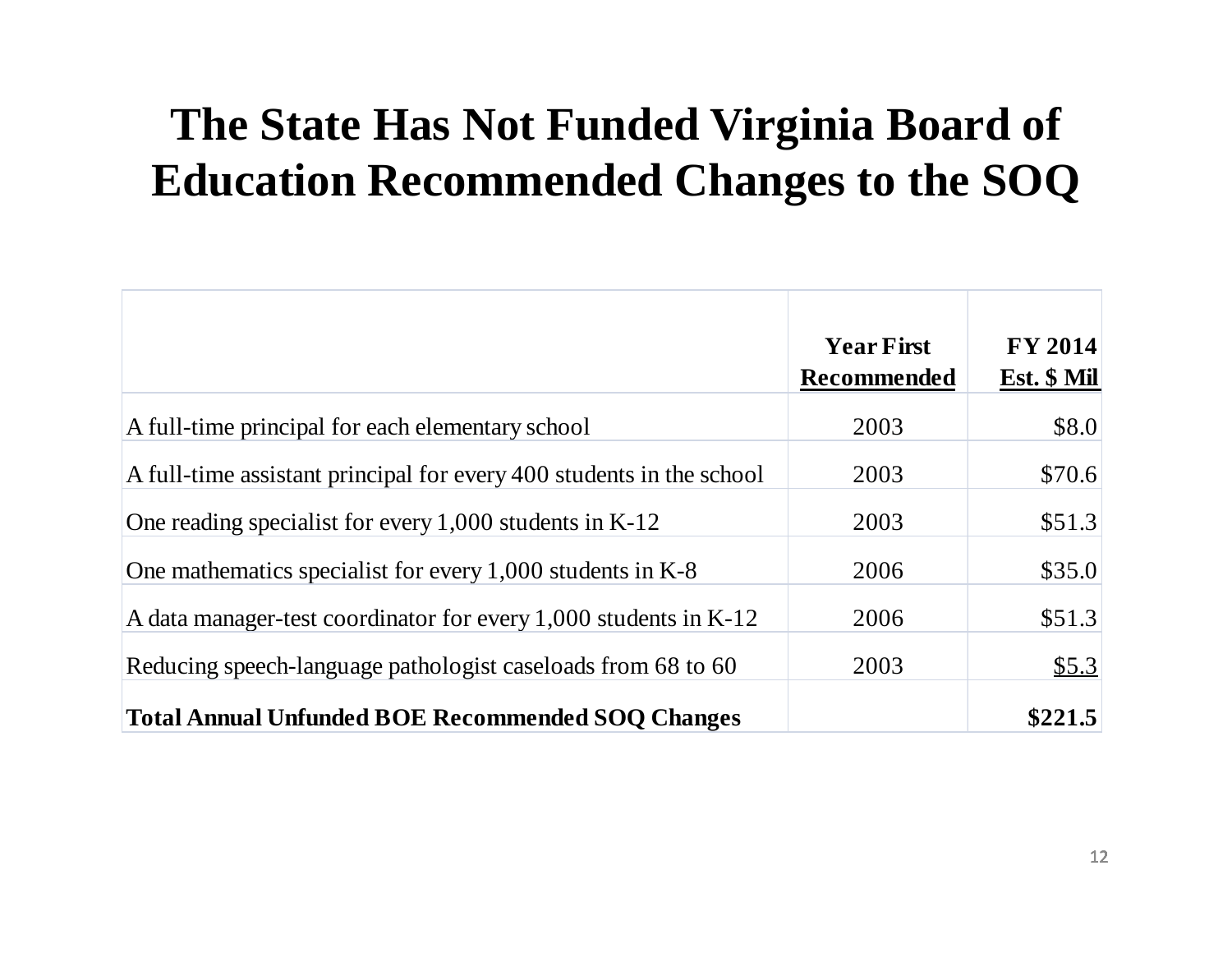## State Standards of Quality Do Not Reflect True Costs for Local K-12 Divisions

- $\bullet$  Not all teachers and support positions are covered by the SOQ; The "linear weighted average" methodology underfunds actual salaries; real-time costs not reflected in rebenchmarking; support costs underfunded or no longer paid.
	- Only 67% of statewide K-12 positions are funded by the state.
	- Approximately 85% of all teachers are paid more (and two-thirds of school divisions) than SOQ funded salary levels.
	- Just raising SOQ teacher salaries to the national average and funding prevailing support costs requires an additional \$750 million GF/year.
- $\bullet$  Localities on average spend about double, or \$3.6 bil. beyond state requirements to meet SOL and SOA requirements. All school divisions exceeded Required Local Effort (RLE) in FY 14.

| Divisions up to 25% Above RLE   | 10 |
|---------------------------------|----|
| Divisions Exceeding 25% to 75%  | 54 |
| Divisions Exceeding 76% to 100% | 26 |
| Divisions Exceeding 100% RLE    | 45 |

Source: http://www.doe.virginia.gov/school\_finance/budget/required\_local\_effort/2014-2015.pdf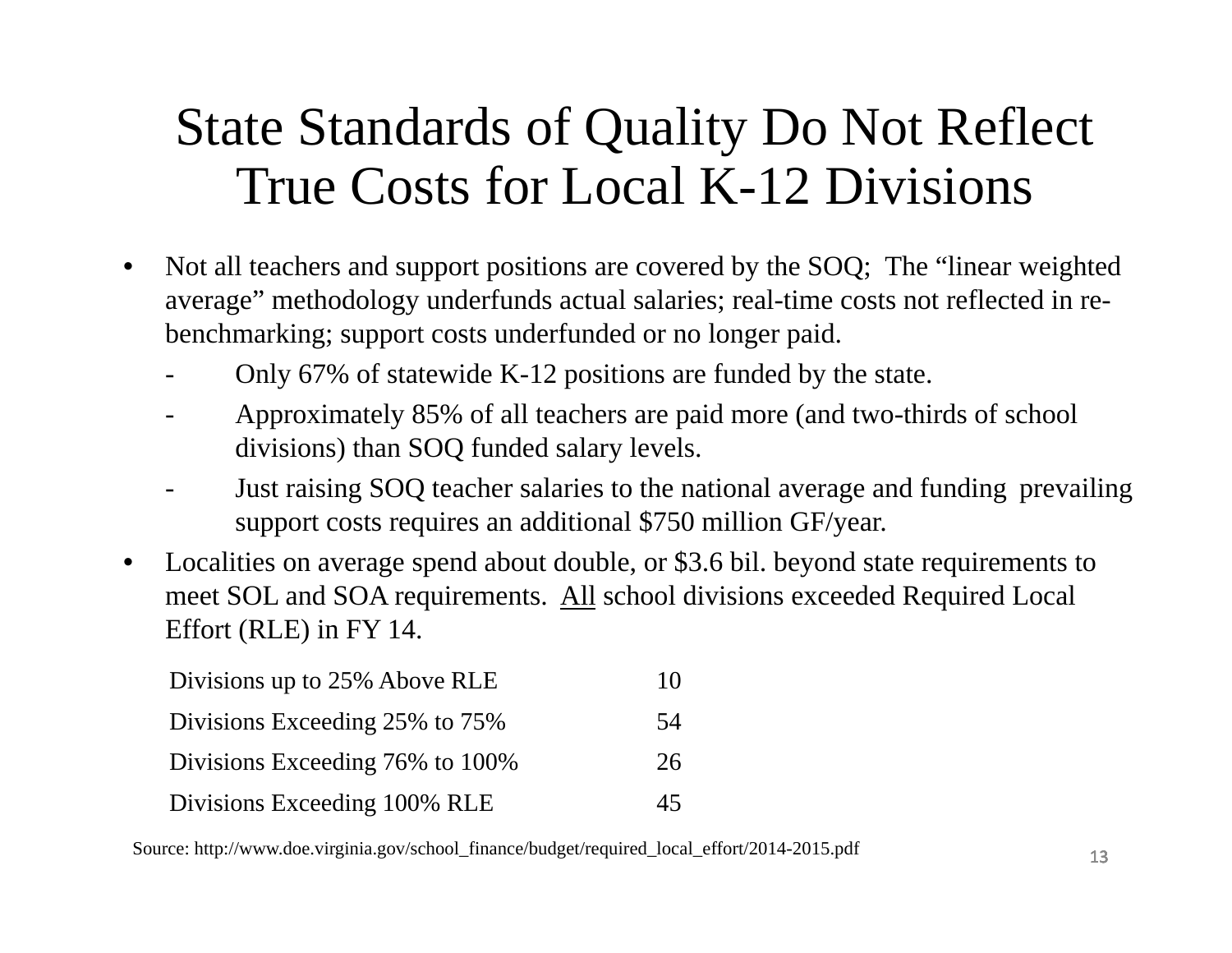# More Difficult and Diverse Student Population to Educate

- 163,000 Special Ed Students (13% )
	- •More At-Risk Students



**Percentage of Free Lunch Students in VA**

•Changing Student Demographics

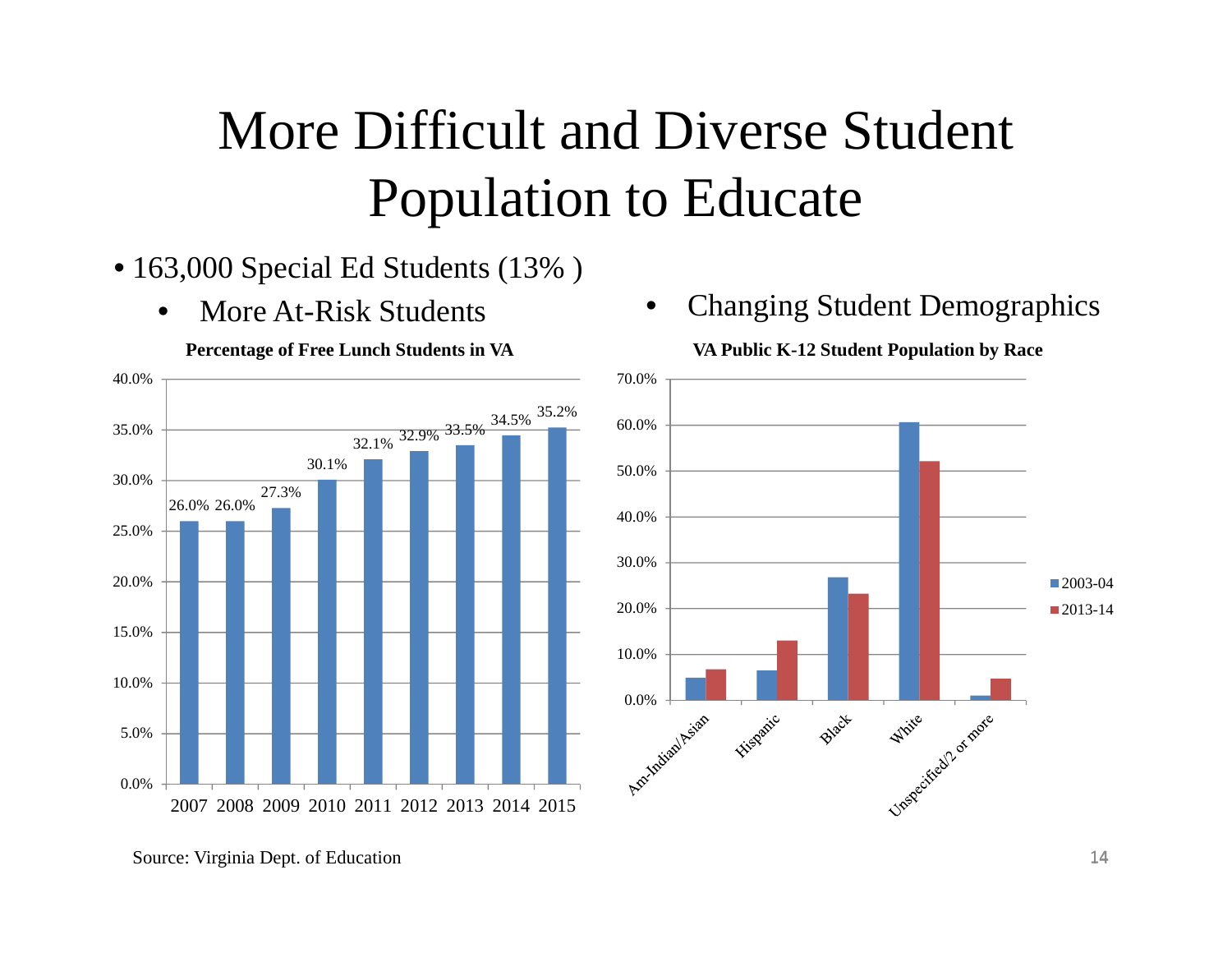#### **Rising Numbers of English as a Second Language Students (Currently 8% Statewide; 18% PD8)**

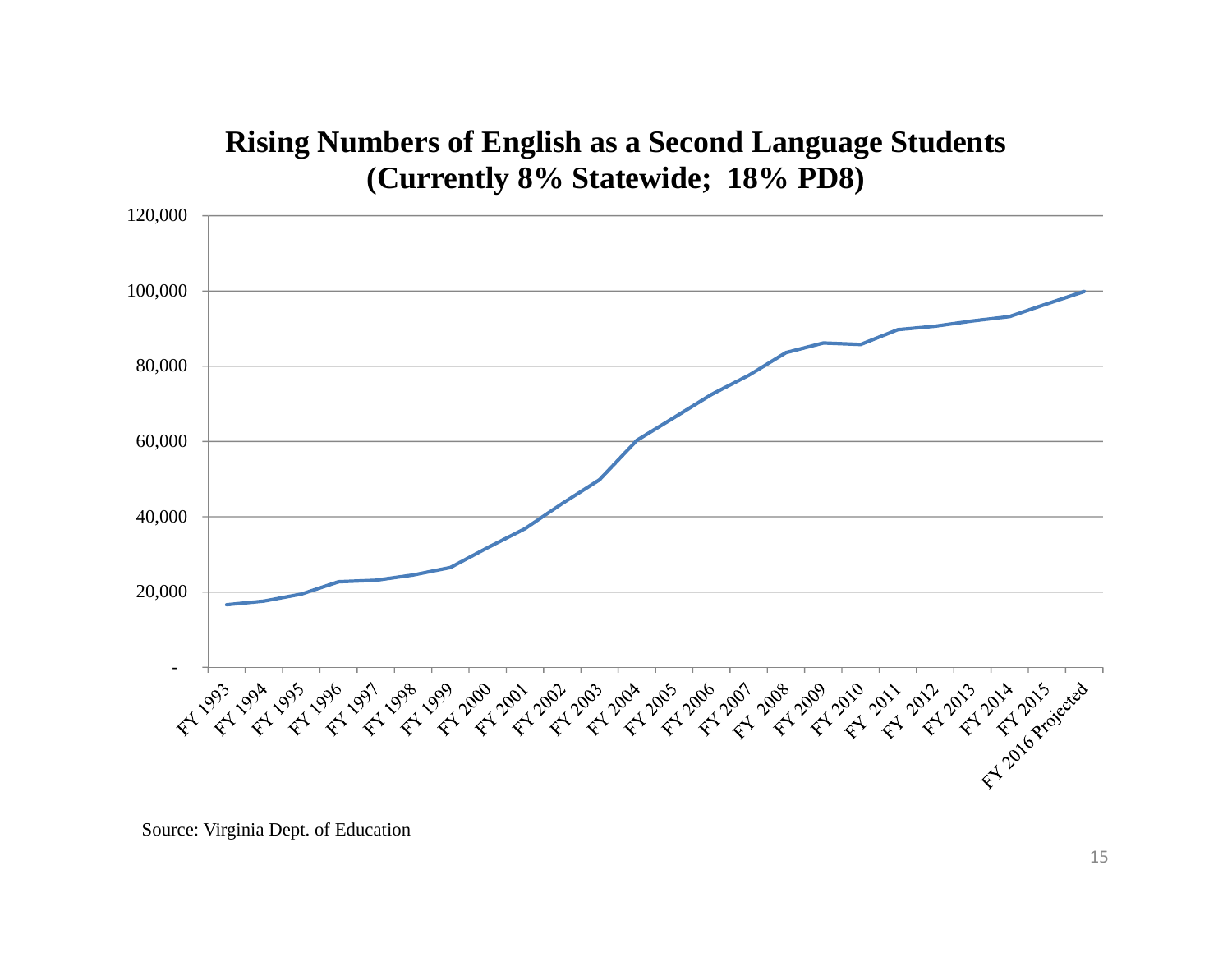## **The Achievement Gap Persists**

#### **Over 20 Percent of All Schools Not Fully Accredited (2015-16)**

| <b>Fully Accredited</b>          | 1414 |
|----------------------------------|------|
| Conditionally Accredited (New)   |      |
| Partially Accredited - Improving | 123  |
| Partially Accredited - Warned    | 215  |
| <b>Accreditation Denied</b>      | 13   |
| To Be Determined                 |      |

#### **SOL Pass Rates (2014-15)**

|                                   | English | Math |
|-----------------------------------|---------|------|
| Asian                             | 90      | 93   |
| White                             | 86      | 85   |
| Hispanic                          | 71      | 73   |
| <b>Black</b>                      | 65      | 67   |
| <b>Economically Disadvantaged</b> | 66      | 68   |
| Limited English Proficiency       | 61      |      |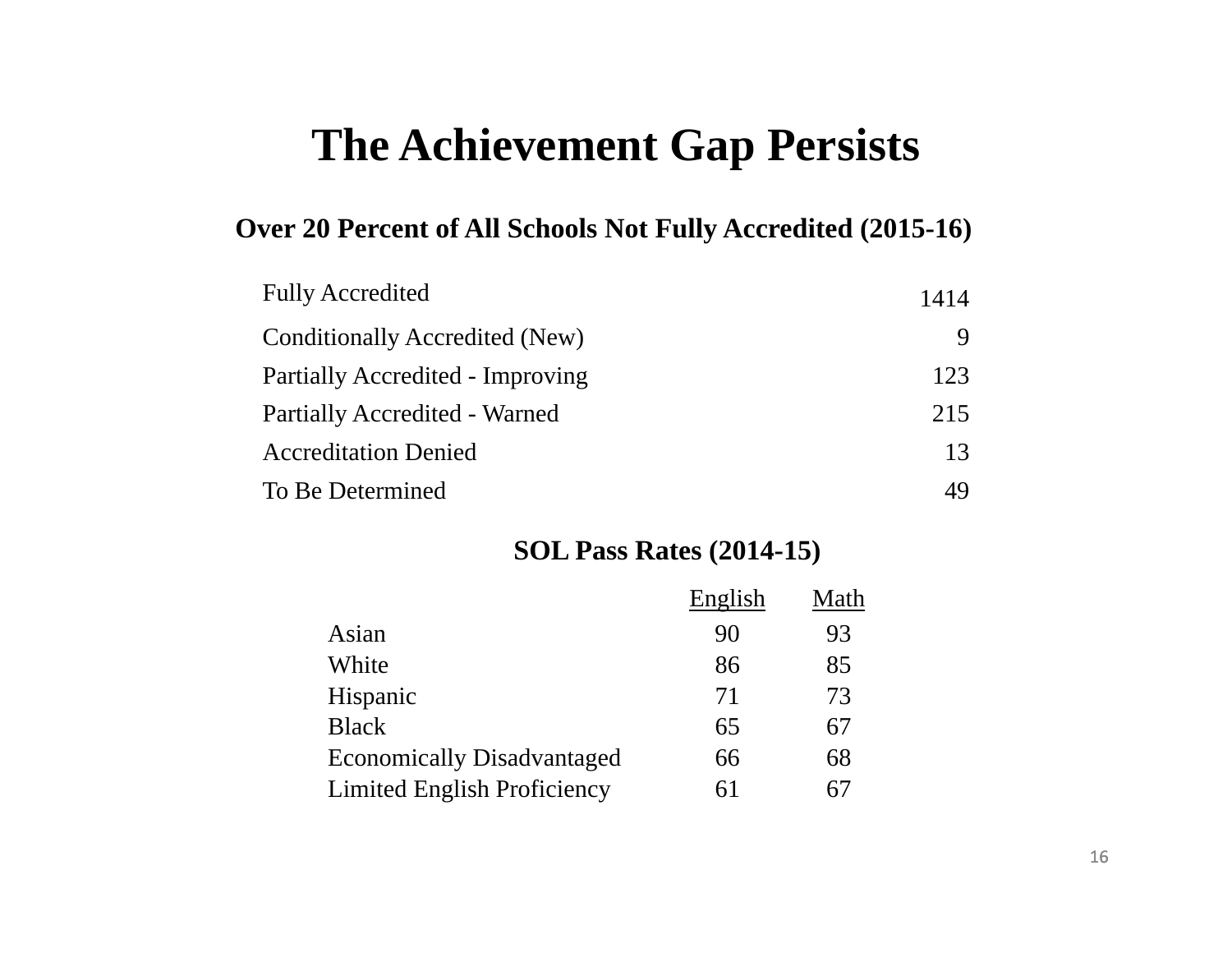## Virginia Is Wealthy, Low Tax State …With Comparatively Low Support for K-12

|                                                                    | 2012 JLARC Ranking | 2015 JLARC Ranking |
|--------------------------------------------------------------------|--------------------|--------------------|
| Per capita personal income                                         | 8                  | 10                 |
| State and local <i>taxes</i> as a percentage of personal<br>income | 43                 | 45                 |
| Per capita state taxes                                             | 34                 | 36                 |
| Per capita local taxes                                             | 13                 | 15                 |
| <b>State Per Pupil Funding</b>                                     | 35                 | 41                 |
| State and Local Per Pupil Funding                                  | 17                 | 26                 |
| Average Salary of Public School Teachers                           | 28                 | 35                 |

*Source: Virginia Compared to Other States, JLARC, 2012, 2015 Editions*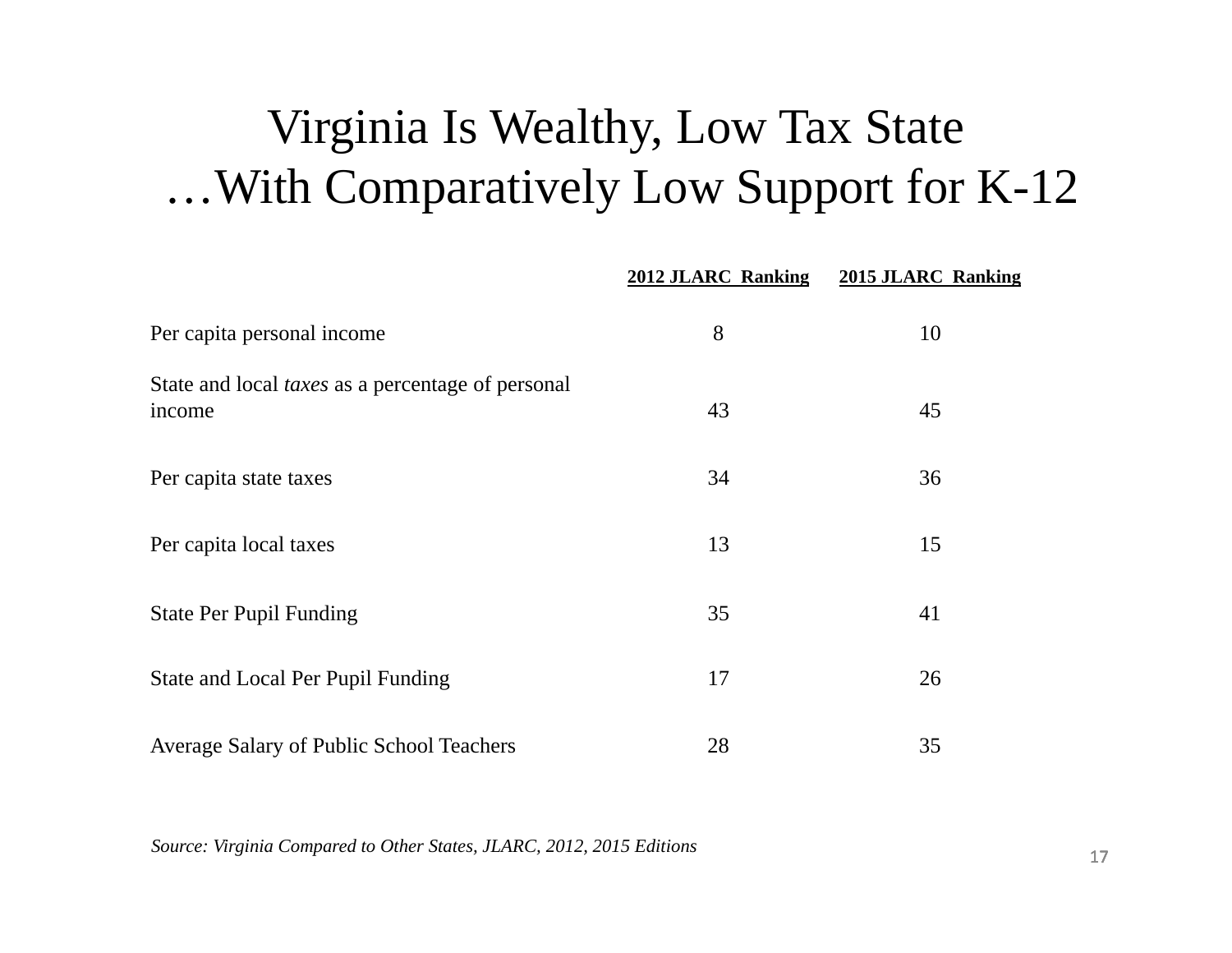# **Options**

- As state GF revenues recover, prioritize restoring state K-12 funding.
	- Better recognize prevailing school division practices to meet SOL and SOA mandates.
	- Address low teacher salaries and turnover and provide incentives for attracting high quality teachers (esp. in hard to staff schools and subjects).
	- - Direct more funding to school construction, equipment and technology tools for 21<sup>st</sup>century teaching.
	- Increase efforts to improve low-performing students, and provide more career and technical education options.
- Examine state tax preferences and compare cost/benefits to enhancing K-12 funding.
- Provide additional revenue options for localities.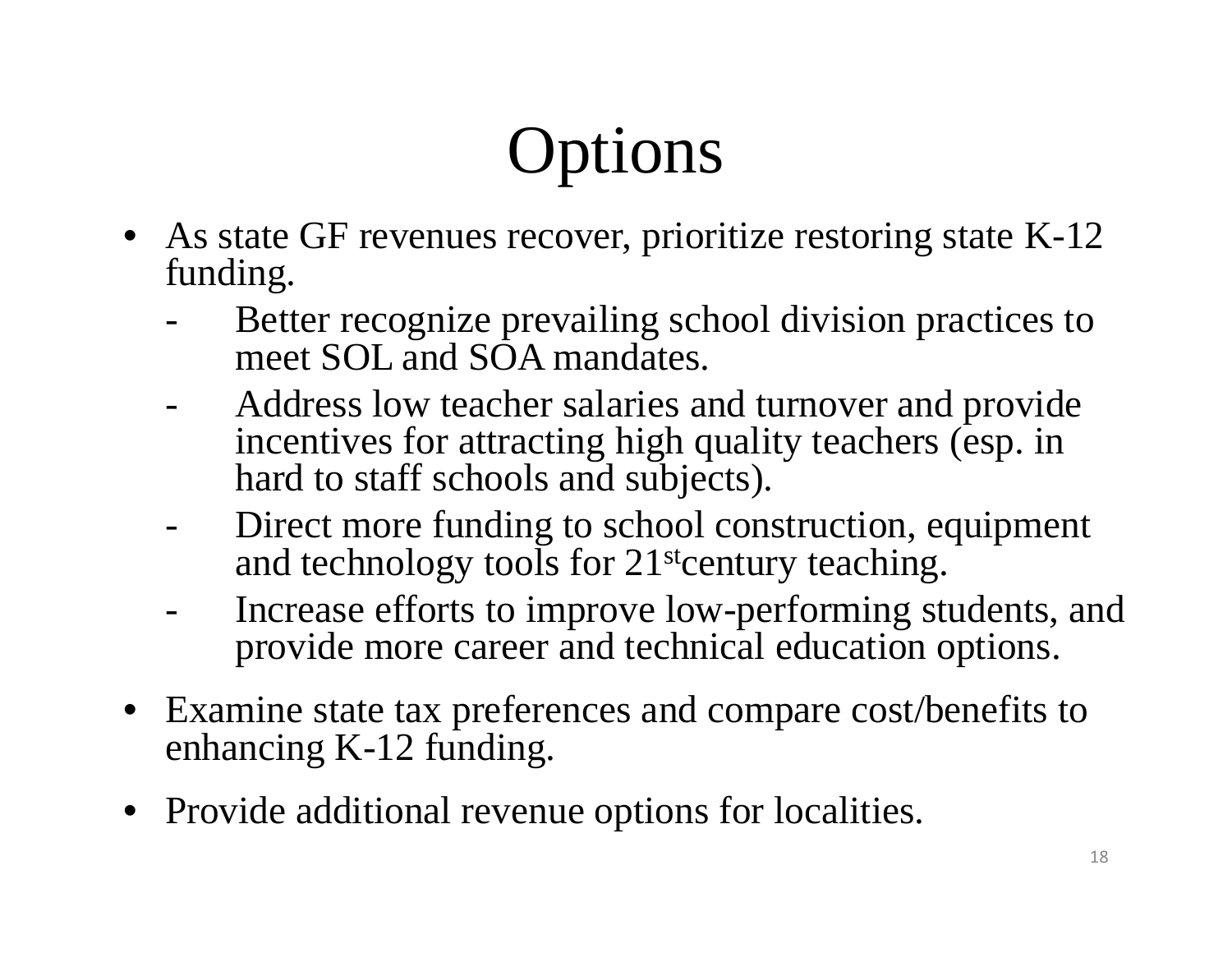# Break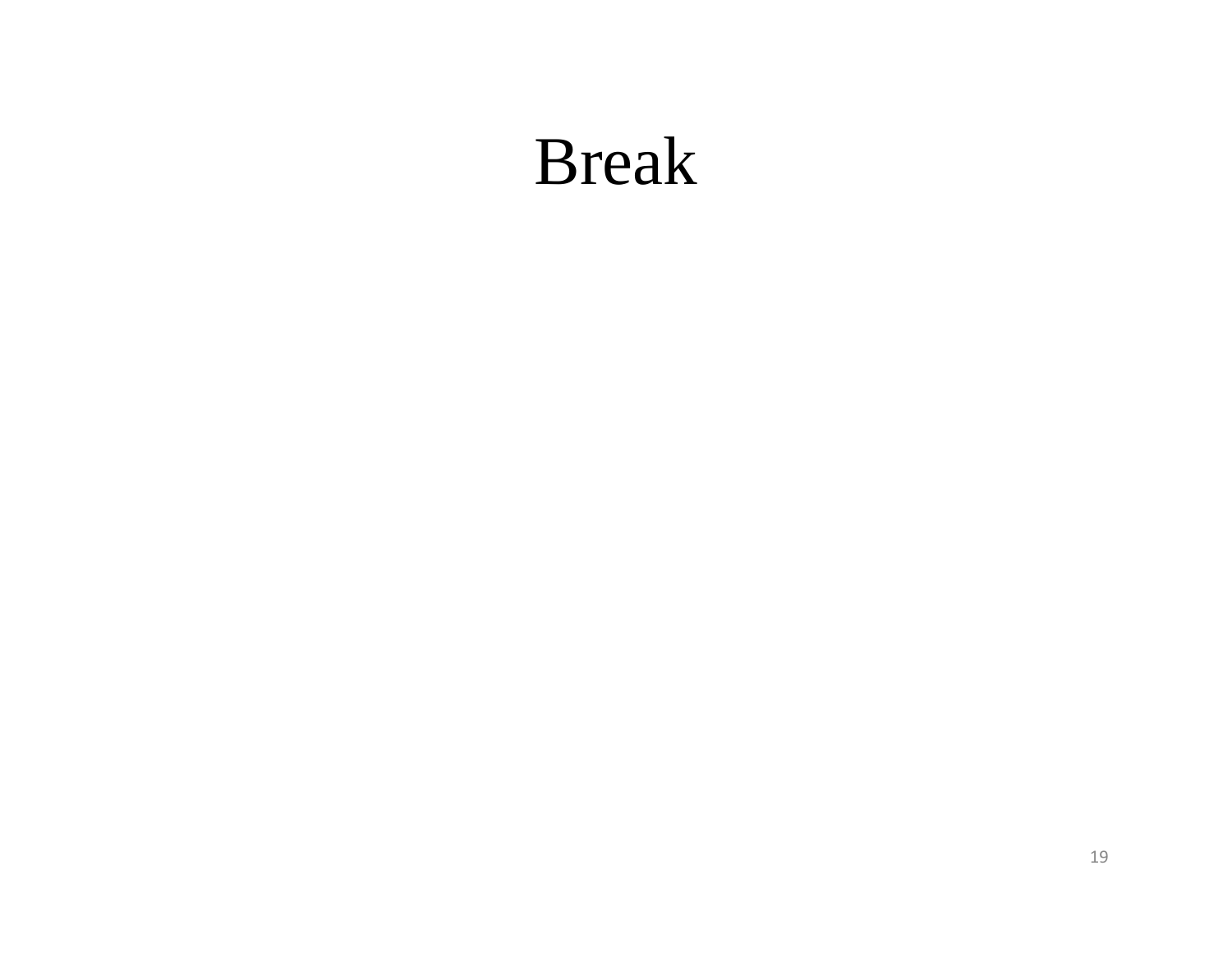# **Should 2016-18 General Fund Growth Perform Better than Expected? Yes**

- $\bullet$  The good news: even with the Rainy Day Fund consuming all the \$550m FY 15 surplus, the revenue base going forward is higher.
	- 3-4% GF revenue growth forecast. Money Committees expect about \$3 bil. in 2016-18 GF resources above the base budget.
- Virginia's economy seems to be improving, even though still underperforming overall U.S. employment and income growth.
	- Income tax withholding (64% of GF) currently growing 4%.
	- **-** Recent 2-year federal budget deal with defense spending increases helps Virginia.
	- - DC area employment growth recovering (1.7% yr over yr Sept. growth, stronger professional/business services).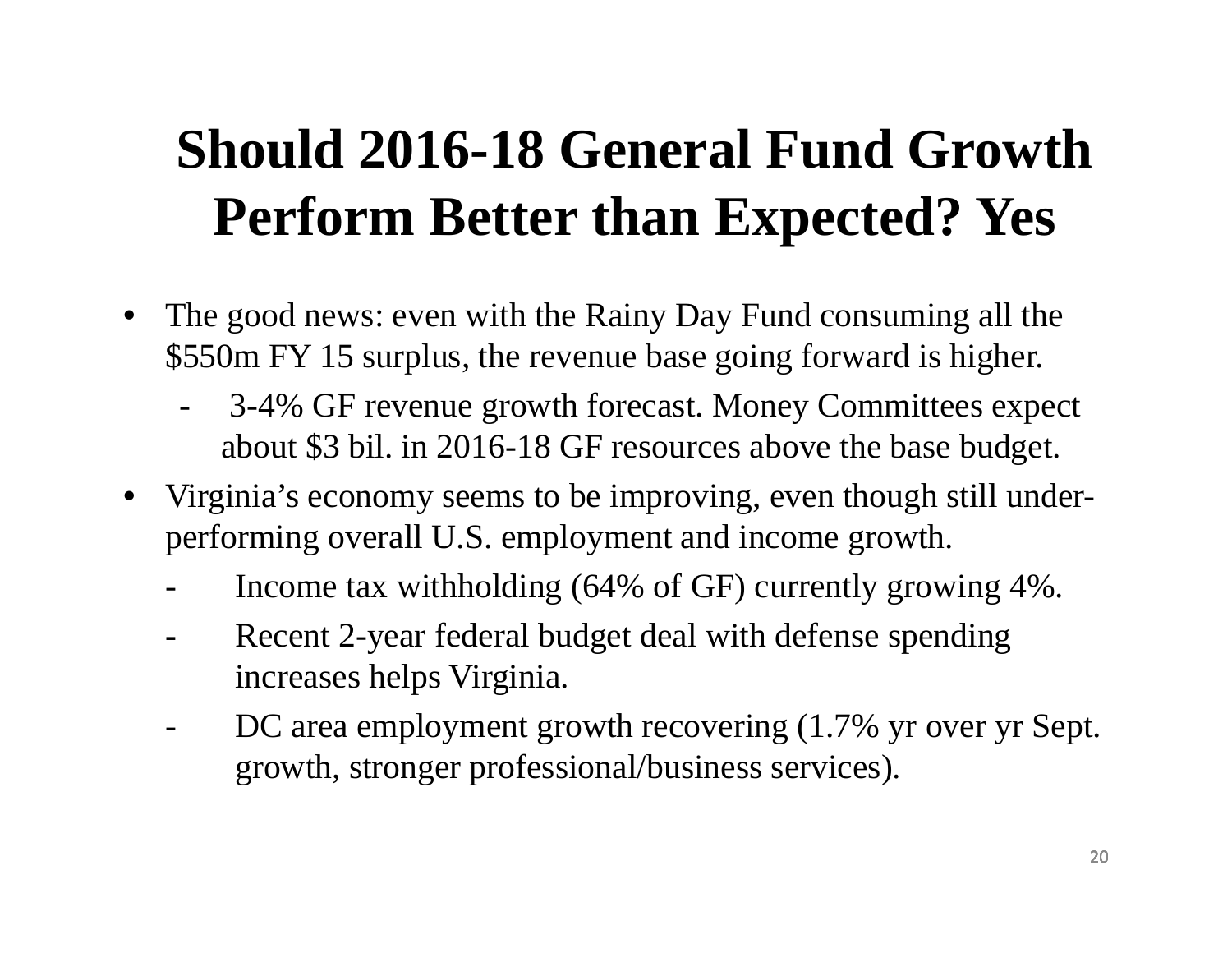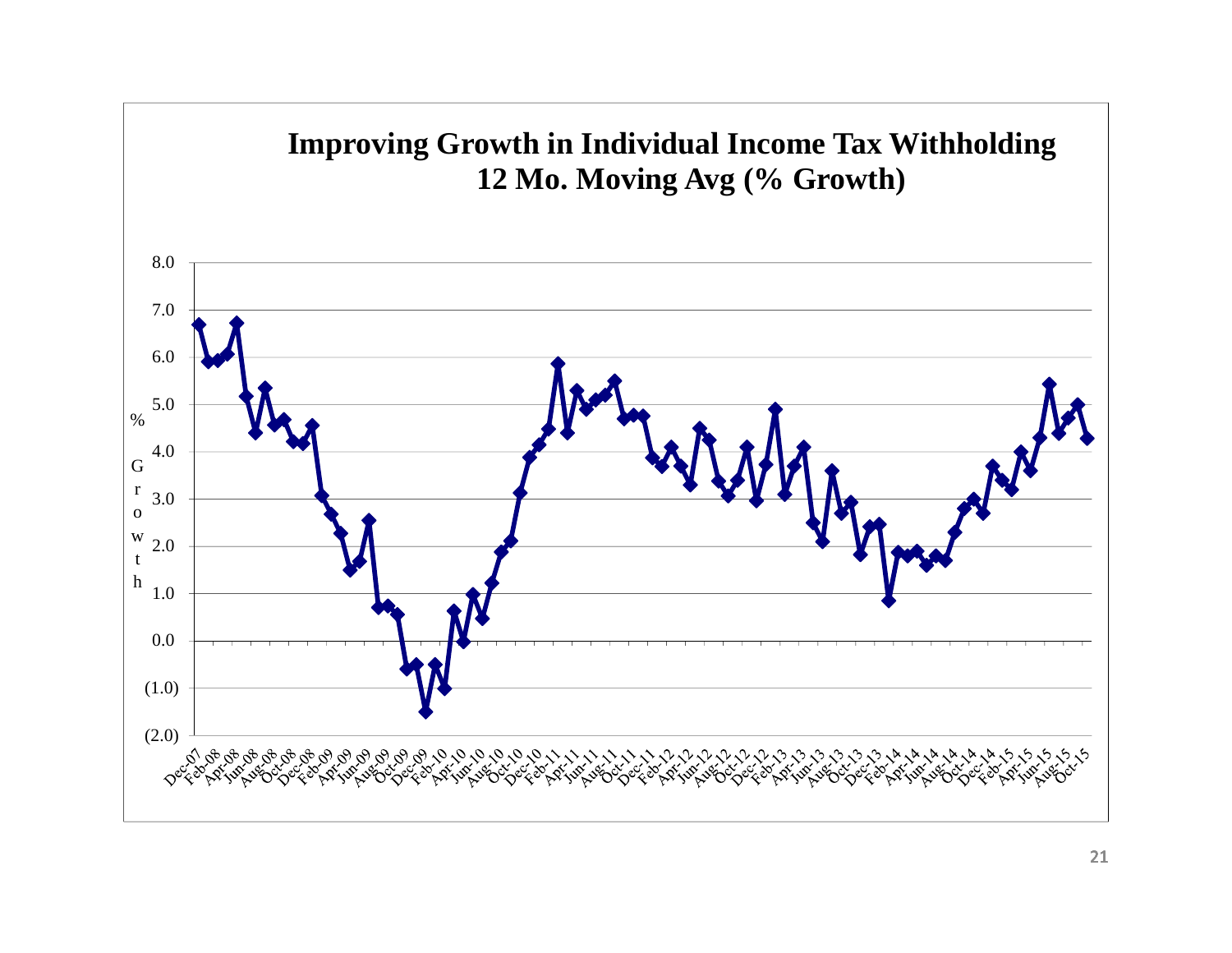## 2016-18 GF Budget Outlook from the Money Committees (\$ Mil.)

|                                                                      | <b>House</b><br><b>Appropriations</b><br><b>Committee</b> | <b>Senate Finance</b><br><b>Committee</b> |
|----------------------------------------------------------------------|-----------------------------------------------------------|-------------------------------------------|
| 2016-18 GF Base Budget                                               | \$37,125                                                  | \$37,120                                  |
| Total Resources (including transfers,<br>balance forward from FY 16) | \$39,852                                                  | \$40,221                                  |
| 2014-16 Mandatory/High Priority<br>Spending                          | \$1,941                                                   | \$1,881                                   |
| <b>Resources Left after Mandatory/HP</b>                             | \$786                                                     | \$1,220                                   |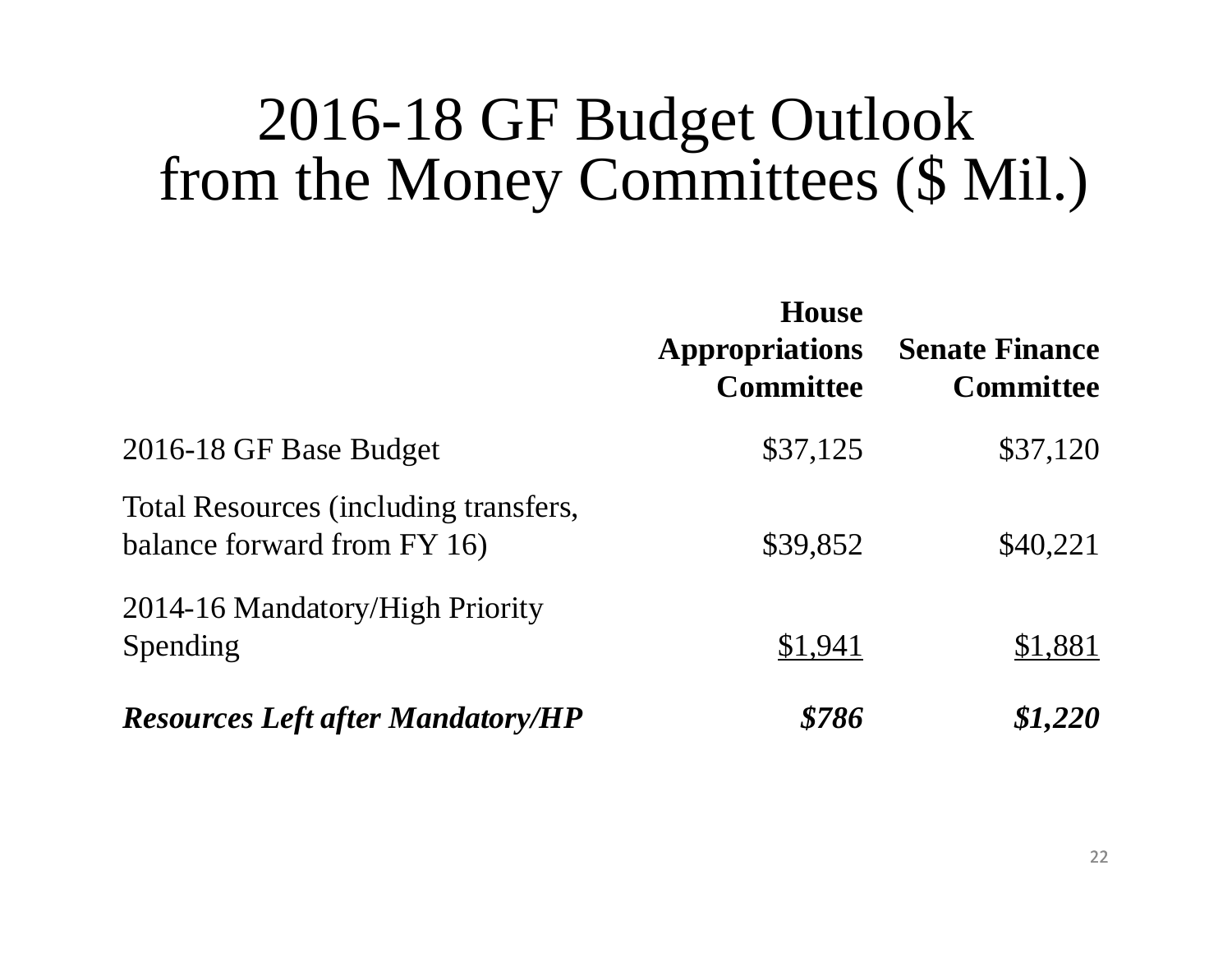# High Priority Spending Identified

#### **2016-18 Mandatory/High Priority Budget Pressures (\$ Mil.)**

|                                                         | SFC        | HAC        |
|---------------------------------------------------------|------------|------------|
| Medicaid Utilization & Inflation                        | \$789.1    | \$789.1    |
| K-12 Rebenchmarking, teacher retirement                 | \$477.1    | \$551.4    |
| DoJ HHS Waivers, Redesign, Facility Closure, Compliance | \$135.3    | \$97.4     |
| State employee health ins., retirement, OPEB, VRS       | \$125.8    | \$170.6    |
| Debt Service                                            | \$108.2    | \$108.2    |
| DOC Culpeper Women's, inmate medical                    | \$63.7     | \$17.4     |
| State Police IT, VITA, Cardinal                         | \$45.1     | \$50.3     |
| <b>CSA Utilization Increase</b>                         | \$32.8     | \$32.8     |
| Higher Ed new facilities equipment                      | \$27.8     | Not listed |
| <b>HHR Agency IT costs</b>                              | \$21.8     | Not listed |
| Comp Bd Jail per Diems, sheriffs                        | \$21.5     | \$36.0     |
| <b>DBHDS</b> Geriatric Facilities                       | \$19.0     | \$16.6     |
| <b>DSS Child Welfare Costs</b>                          | \$14.0     | \$11.8     |
| Economic Dev. Tranlin incentive                         | Not listed | \$5.0      |
| Criminal Fund involuntary civil commitment              | Not listed | \$4.8      |
| DEQ wastewater treatment                                | Not listed | \$49.5     |
| <b>Mandatory/High Priority Budget Pressures</b>         | \$1,881.2  | \$1,940.9  |